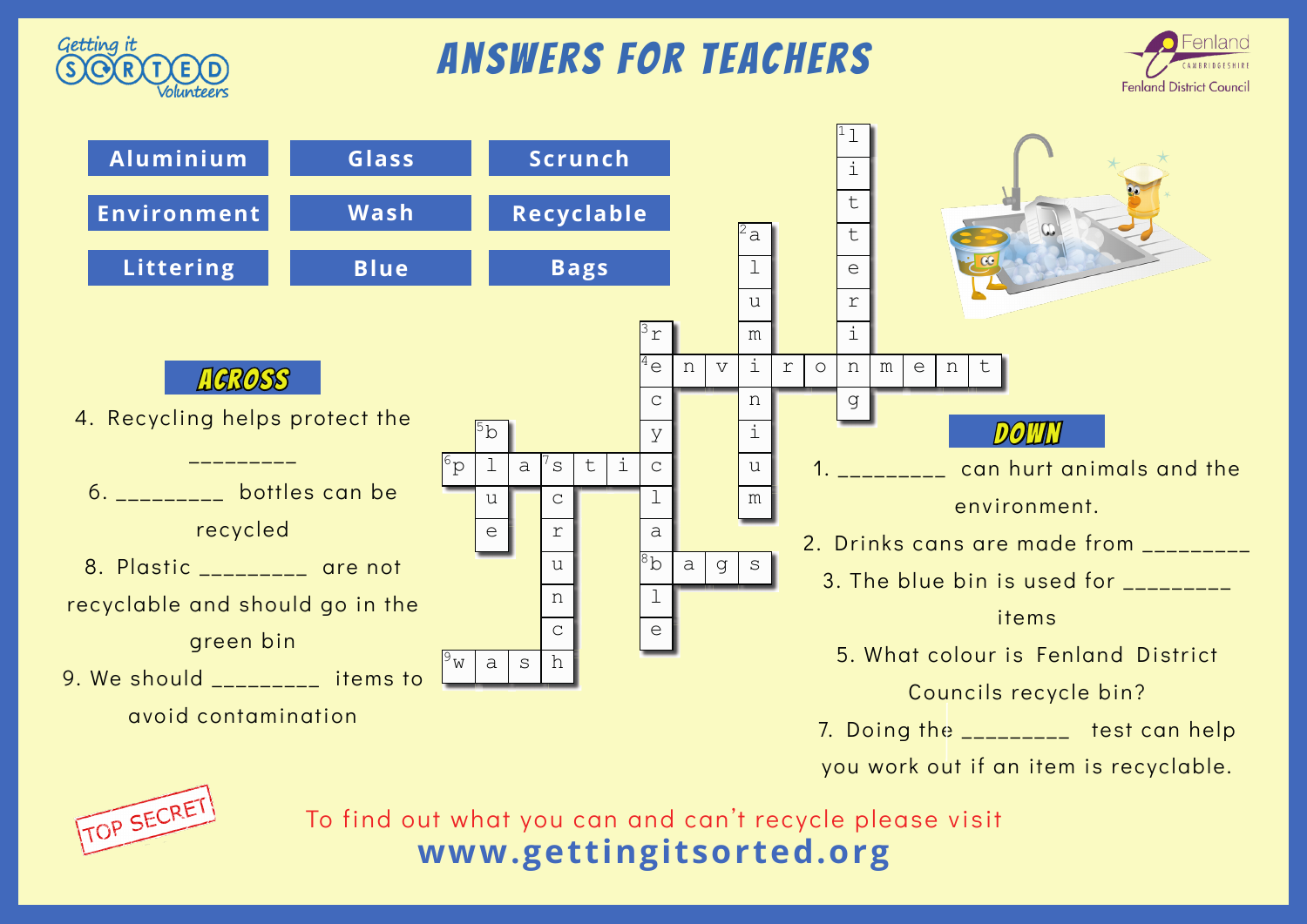

## Waste Hierarchy - teachers notes



Teachers, below are just an example of the completed waste hierachy. Encourage you children to think outside the box. And help them find ways to understand there own waste hierarchy.